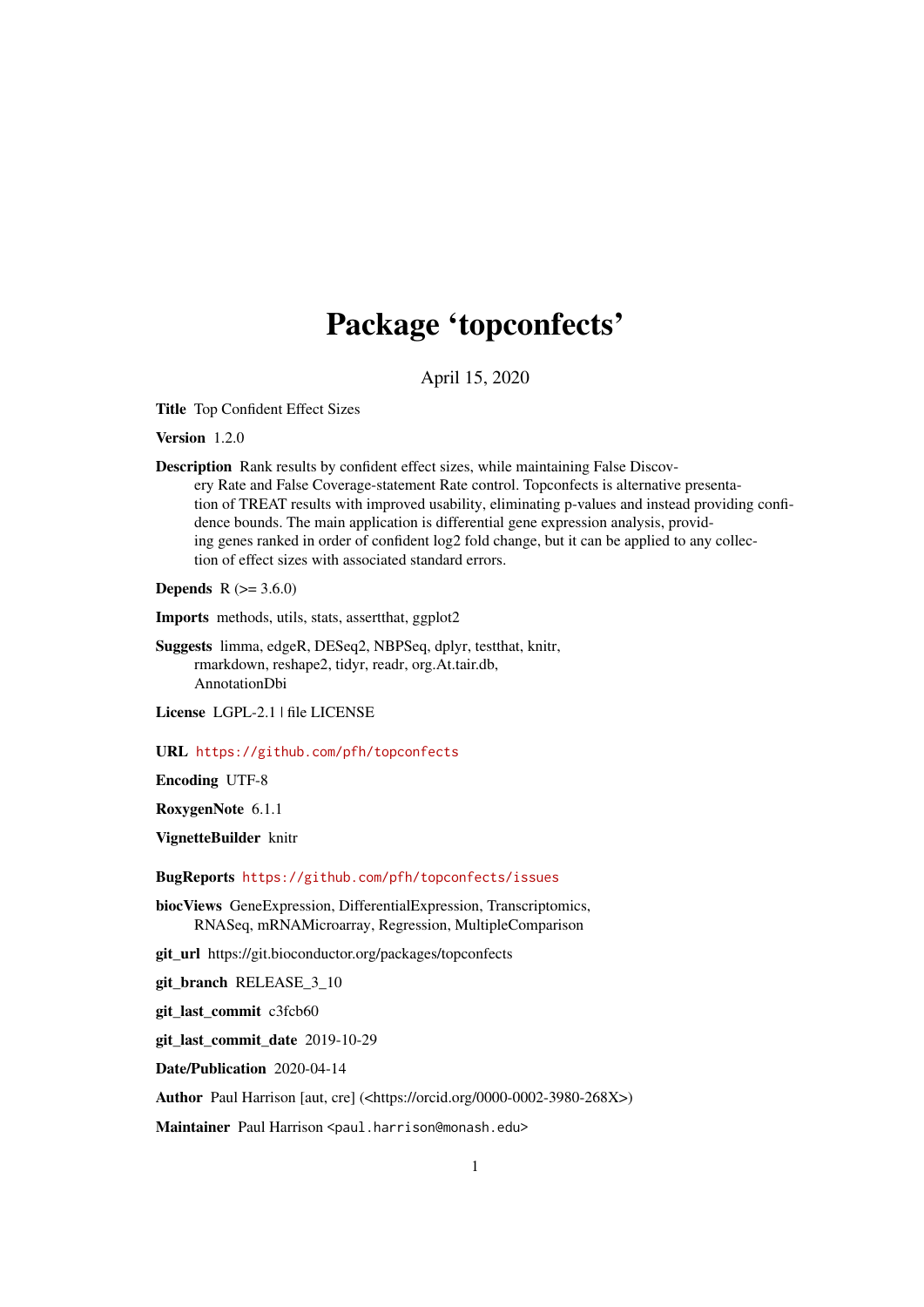### <span id="page-1-0"></span>R topics documented:

|              | edger confects $\ldots \ldots \ldots \ldots \ldots \ldots \ldots \ldots \ldots \ldots \ldots \ldots \ldots$ |
|--------------|-------------------------------------------------------------------------------------------------------------|
|              |                                                                                                             |
|              |                                                                                                             |
|              |                                                                                                             |
|              |                                                                                                             |
| <b>Index</b> |                                                                                                             |
|              |                                                                                                             |

confects\_plot *Top confident effect sizes plot*

#### Description

Create a ggplot2 object showing the confect, effect, and average expression level of top features in a Topconfects object.

#### Usage

confects\_plot(confects, n = 50, limits = NULL)

#### Arguments

| confects | A "Topconfects" class object, as returned from limma_confects, edger_confects, |
|----------|--------------------------------------------------------------------------------|
|          | etc.                                                                           |
| n        | Number if items to show.                                                       |
| limits   | c(lower, upper) limits on x-axis.                                              |

#### Details

For each gene, the estimated effect is shown as a dot. The confidence bound is shown as a line to positive or negative infinity, showing the set of non-rejected effect sizes for the feature.

#### Value

A ggplot2 object. Working non-interactively, you must print() this for it to be displayed.

```
# Generate some random effect sizes with random accuracies
n < -100effect <- rnorm(n, sd=2)
se <- rchisq(n, df=3)^-0.5
# Find top confident effect sizes
confects <- normal_confects(effect, se)
# Plot top confident effect sizes
```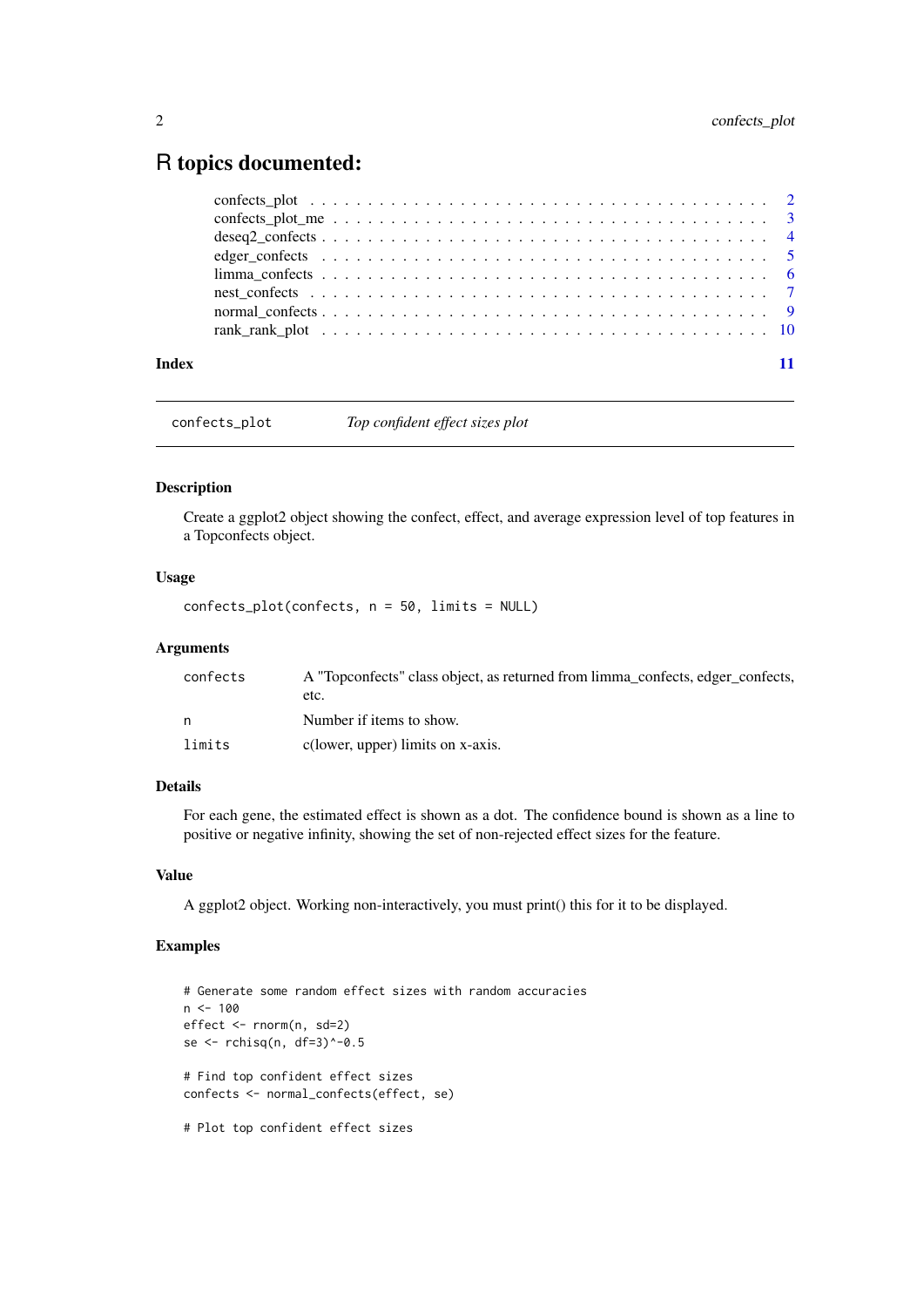```
confects_plot(confects, n=30)
```
confects\_plot\_me *Mean-expression vs effect size plot*

#### Description

Like plotMD in limma, plots effect size against mean expression level. However shows "confect" on the y axis rather than "effect" ("effect" is shown underneath in grey). This may be useful for assessing whether effects are only being detected only in highly expressed genes.

#### Usage

confects\_plot\_me(confects)

#### Arguments

confects A "Topconfects" class object, as returned from limma\_confects, edger\_confects, or deseq2\_confects.

#### Value

A ggplot2 object. Working non-interactively, you must print() this for it to be displayed.

```
library(NBPSeq)
library(edgeR)
library(limma)
data(arab)
# Extract experimental design from sample names
treat <- factor(substring(colnames(arab),1,4), levels=c("mock","hrcc"))
time <- factor(substring(colnames(arab),5,5))
# Keep genes with at least 3 samples having an RPM of more than 2
y <- DGEList(arab)
keep \le rowSums(cpm(y)>2) >= 3
y <- y[keep,,keep.lib.sizes=FALSE]
y <- calcNormFactors(y)
# Find top confident fold changes by topconfects-limma-voom method
design <- model.matrix(~time+treat)
voomed <- voom(y, design)
fit <- lmFit(voomed, design)
confects <- limma_confects(fit, "treathrcc")
# Plot confident effect size against mean expression
# (estimated effect size also shown as grey dots)
confects_plot_me(confects)
```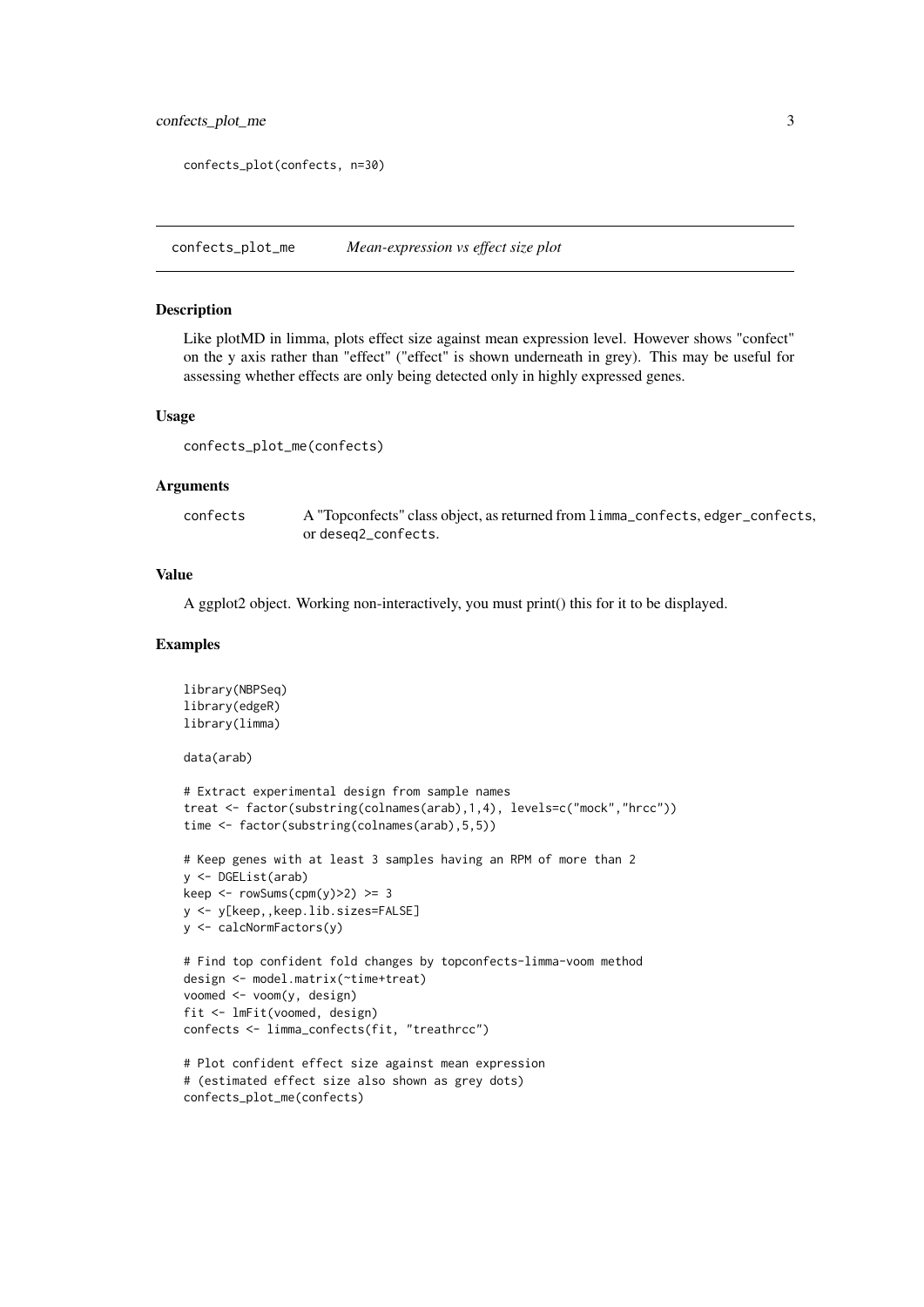<span id="page-3-0"></span>

#### Description

For all possible absolute log2 fold changes, which genes have at least this fold change at a specified False Discovery Rate? This is built by repeatedly calling DESeq2::results with the "greaterAbs" alternative hypothesis.

#### Usage

deseq2\_confects(object,  $\ldots$ , fdr = 0.05, step = 0.01)

#### Arguments

| object   | Object produced by the DESeq2:: DESeq function.                                                     |
|----------|-----------------------------------------------------------------------------------------------------|
| $\cdots$ | Further arguments to DESeq2::results. At a minimum you should specify<br>either contrast= or name=. |
| fdr      | False Discovery Rate to control for.                                                                |
| step     | Granularity of log2 fold changes to test.                                                           |

#### Details

Results are presented in a table such that for any given LFC, if the reader chooses the genes with abs(confect) less than this they are assured that this set of genes has at least this LFC (with the specified FDR). The confect column may also be viewed as a confidence bound on the LFC of each gene, with a dynamic correction for multiple testing.

#### Value

See [nest\\_confects](#page-6-1) for details of how to interpret the result.

The filtered column in the result indicates whether DESeq2 filtered the gene. Such genes do not count toward the total number of genes when controlling FDR. If your intention is to obtain a ranking of all genes, you should disable this with deseq2\_confects(...,cooksCutoff=Inf,independentFiltering=FALS

```
# Generate some random data
n < - 20folds <- seq(-8,8,length.out=n)
row_means <- runif(n, min=0, max=5)
lib\_scale \leftarrow c(1, 2, 3, 4)means <- 2^*(outer(folds, c(-0.5, -0.5, 0.5, 0.5))) *
    row_means * rep(lib_scale,each=n)
counts <- rnbinom(length(means), mu=means, size=1/0.1)
dim(counts) <- dim(means)
group <- factor(c("A","A","B","B"))
# Apply DESeq2
```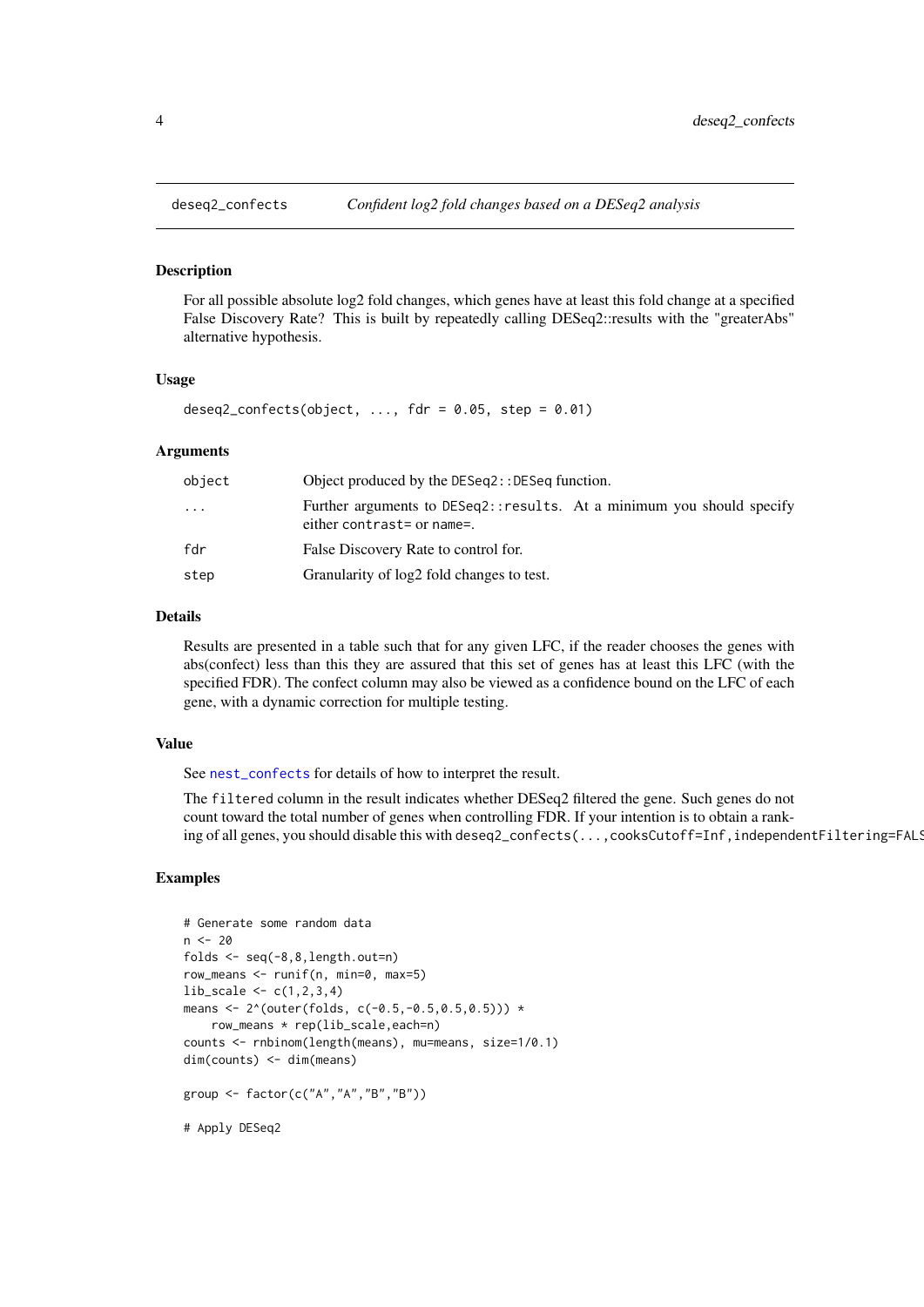#### <span id="page-4-0"></span>edger\_confects 5

```
library(DESeq2)
dds <- DESeqDataSetFromMatrix(
    countData = counts,
    colData = data.frame(group=group),
    design = \text{``group)}dds <- DESeq(dds)
# Find top confident effect sizes
deseq2_confects(dds, name="group_B_vs_A", step=0.1)
```

| edger_confects |        |  |  |  | Confident log2 fold change based on the edgeR Quasi-Likelihood |
|----------------|--------|--|--|--|----------------------------------------------------------------|
|                | method |  |  |  |                                                                |

#### Description

For all possible absolute log2 fold changes (LFC), which genes have at least this fold change at a specified False Discovery Rate?

#### Usage

```
edger_confects(fit, coef = NULL, contrast = NULL, fdr = 0.05,
  step = 0.01, null = c("worst-case", "interval")
```
#### Arguments

| fit      | An edgeR DGEGLM object produced using glmQLFit.                                                                                                                                                                                                                                |
|----------|--------------------------------------------------------------------------------------------------------------------------------------------------------------------------------------------------------------------------------------------------------------------------------|
| coef     | Coefficient to test, as per glmTreat. Use either coef or contrast or effect.                                                                                                                                                                                                   |
| contrast | Contrast to test, as per glmTreat. Use either coef or contrast or effect.                                                                                                                                                                                                      |
| fdr      | False Discovery Rate to control for.                                                                                                                                                                                                                                           |
| step     | Granularity of log2 fold changes to test.                                                                                                                                                                                                                                      |
| null     | "null" parameter passed through to edger::glmTreat (if coef or contrast given).<br>Choices are "worst.case" or "interval". Note that the default here is "worst.case",<br>to be consistent with other functions in topconfects. This differs from the default<br>for glmTreat. |

#### Details

Results are presented in a table such that for any given LFC, if the reader chooses the genes with abs(confect) less than this they are assured that this set of genes has at least this LFC (with the specified FDR). The confect column may also be viewed as a confidence bound on the LFC of each gene, with a dynamic correction for multiple testing.

#### Value

See [nest\\_confects](#page-6-1) for details of how to interpret the result.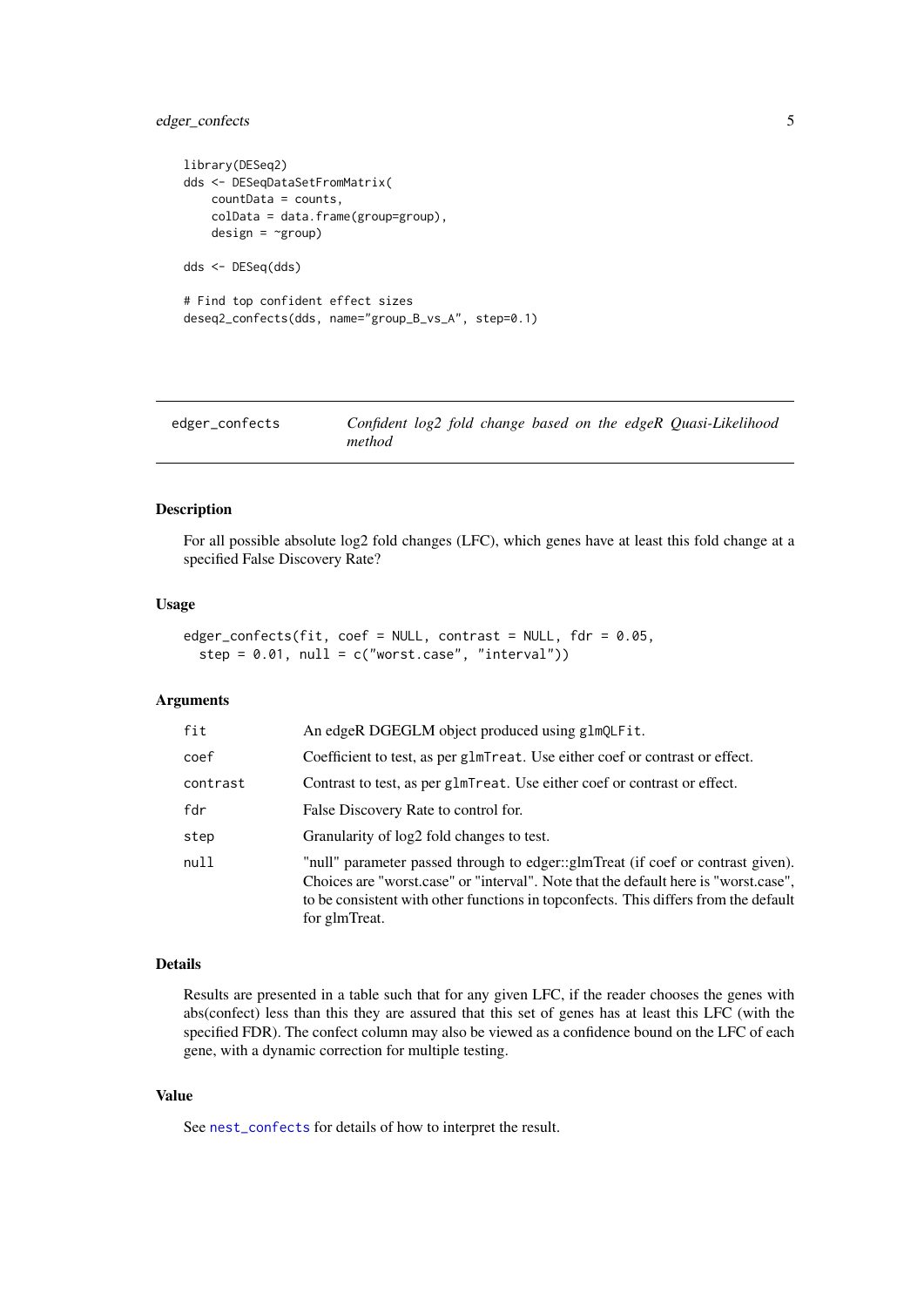#### Examples

```
# Generate some random data
n < -100folds <- seq(-4,4,length.out=n)
row_means <- runif(n, min=0, max=5)
lib\_scale \leftarrow c(1, 2, 3, 4)means <- 2^*(outer(folds, c(-0.5, -0.5, 0.5, 0.5))) *row_means * rep(lib_scale,each=n)
counts <- rnbinom(length(means), mu=means, size=1/0.1)
dim(counts) <- dim(means)
design <- cbind(c(1,1,0,0), c(0,0,1,1))
# Fit data using edgeR quasi-likelihood
library(edgeR)
y <- DGEList(counts)
y <- calcNormFactors(y)
y <- estimateDisp(y, design)
fit <- glmQLFit(y, design)
# Find top confident effect sizes
edger_confects(fit, contrast=c(-1,1))
```
limma\_confects *Confident log2 fold changes based on a limma fit object*

#### Description

For all possible absolute log2 fold changes (LFC), which genes have at least this fold change at a specified False Discovery Rate (FDR)?

#### Usage

```
limma\_confects(fit, coef = NULL, fdr = 0.05, step = 0.001,trend = FALSE, full = FALSE)
```
#### Arguments

| fit   | A limma MArrayLM object.                                                                                                                                                                                                |
|-------|-------------------------------------------------------------------------------------------------------------------------------------------------------------------------------------------------------------------------|
| coef  | Number or name of coefficient or contrast to test.                                                                                                                                                                      |
| fdr   | False Discovery Rate to control for.                                                                                                                                                                                    |
| step  | Granularity of log2 fold changes to test.                                                                                                                                                                               |
| trend | Should eBayes (trend=TRUE) be used?                                                                                                                                                                                     |
| full  | Include some further statistics used to calculate confects in the output, and<br>also include FDR-adjusted p-values that effect size is non-zero (note that this<br>is against the spirit of the topconfects approach). |

<span id="page-5-0"></span>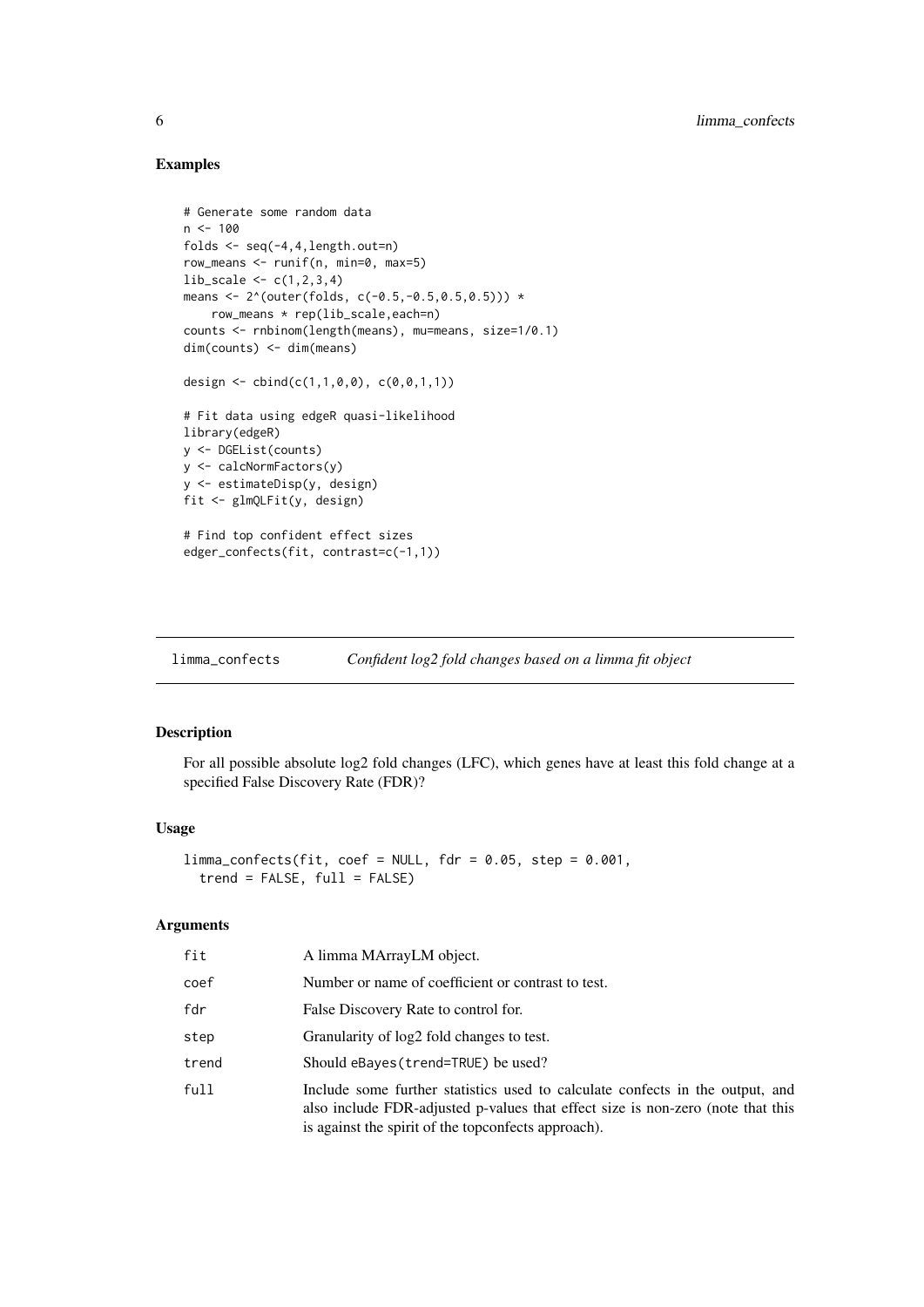#### <span id="page-6-0"></span>nest\_confects 7

#### Details

Results are presented in a table such that for any given LFC, if the reader chooses the genes with abs(confect) less than this they are assured that this set of genes has at least this LFC (with the specified FDR). Once this set of genes is selected, the confect values provide confidence bounds with False Coverage-statement Rate at the same level as the FDR.

fit should be produced using lmFit. It is not necessary to use eBayes, this function calls eBayes itself.

To test contrasts, this function can also be used with the result of contrasts.fit, but limma's handling of weights may be approximate (for example if voom has been used). For exact results for a contrast, use contrastToCoef to adjust the design matrix given to lmFit.

#### Value

See [nest\\_confects](#page-6-1) for details of how to interpret the result.

#### Examples

```
#Prepare a data set
library(NBPSeq)
library(edgeR)
library(limma)
data(arab)
dgelist <- DGEList(arab)
dgelist <- calcNormFactors(dgelist)
cpms <- cpm(dgelist, log=TRUE)
# Retain genes with more than a geometric mean of 2 RPM
# (about 5 reads per sample)
cpms <- cpms[rowMeans(cpms) >= 1,]
# Fit linear model for each gene
treatment <- c(FALSE,FALSE,FALSE,TRUE,TRUE,TRUE)
batch <- factor(c(1, 2, 3, 1, 2, 3))design <- model.matrix(~ treatment + batch)
fit <- lmFit(cpms, design)
# Calculate top confects
# As voom has not been used, it is necessary to use trend=TRUE
limma_confects(fit, "treatmentTRUE", trend=TRUE)
```
<span id="page-6-1"></span>

| nest confects | General purpose function to find confident effect sizes, controlling |  |  |
|---------------|----------------------------------------------------------------------|--|--|
|               | FDR                                                                  |  |  |

#### Description

Find sets of discoveries for a range of effect sizes, controlling the False Discovery Rate (FDR) for each set.

#### Usage

```
nest\_confects(n, pfunc, fdr = 0.05, step = 0.001, full = FALSE)
```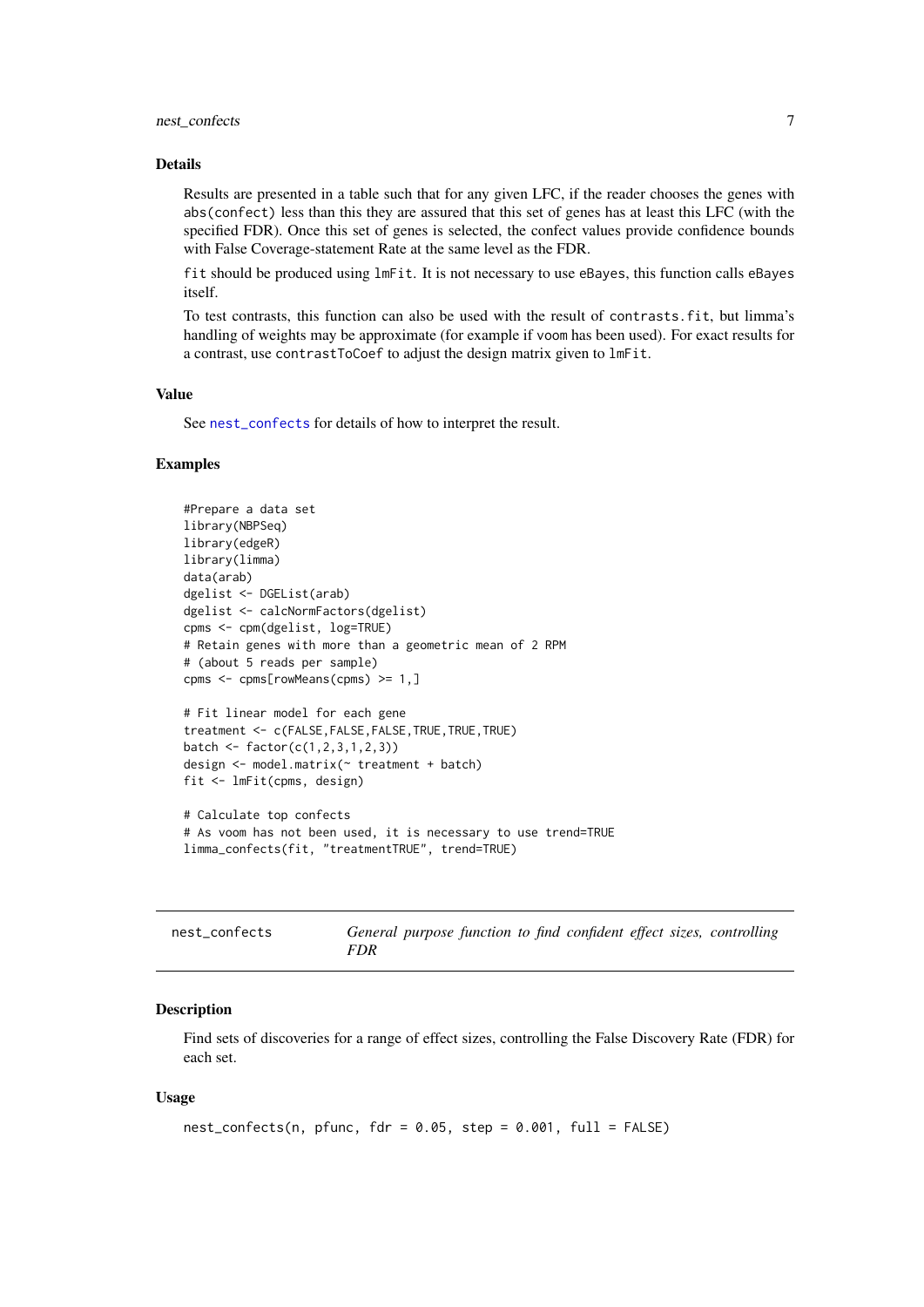#### Arguments

| n.    | Number of items being tested.                                                                                                                                                            |
|-------|------------------------------------------------------------------------------------------------------------------------------------------------------------------------------------------|
| pfunc | A function (indices, effect_size) to calculate p-values. Indices is a subset<br>of 1:n giving the p-values to be computed. Should return a numeric vector of<br>length length (indices). |
| fdr   | False Discovery Rate to control for.                                                                                                                                                     |
| step  | Granularity of effect sizes to test.                                                                                                                                                     |
| full  | If TRUE, also include FDR-adjusted p-value that effect size is non-zero. Note<br>that this is against the spirit of the topconfects approach.                                            |

#### Details

This is a general purpose function, which can be applied to any method of calculting p-values (supplied as a function argument) for the null hypothesis that the effect size is smaller than a given amount.

#### Value

A "Topconfects" object, containing a table of results and various associated information.

The most important part of this object is the \$table element, a data frame with the following columns:

- rank Ranking by confect and for equal confect by p-value at that effect size.
- index Number of the test, between 1 and n.
- confect CONfident efFECT size.

The usage is as follows: To find a set of tests which have effect size greater than x with the specified FDR, take the rows with abs(confect)  $>= x$ . Once the set is selected, the confect values provide confidence bounds on the effect size with False Coverage-statement Rate (FCR) at the same level as the FDR.

One may essentially take the top however many rows of the data frame and these will be the best set of results of that size to dependably have an effect size that is as large as possible. However if some genes have the same abs(confect), all or none should be selected.

Some rows in the output may be given the same confect, even if step is made small. This is an expected behaviour of the algorithm. (This is similar to FDR adjustment of p-values sometimes resulting in a run of the same adjusted p-value, even if all the input p-values are distinct.)

Some wrappers around this function may add a sign to the confect column, if it makes sense to do so. They will also generally add an effect column, containing an estimate of the effect size that aims to be unbiassed rather than a conservative lower bound.

```
# Find largest positive z-scores in a collection,
# and place confidence bounds on them that maintain FDR 0.05.
z \leq c(1, 2, 3, 4, 5)pfunc <- function(i, effect_size) {
    pnorm(z[i], mean=effect_size, lower.tail=FALSE)
}
nest_confects(length(z), pfunc, fdr=0.05)
```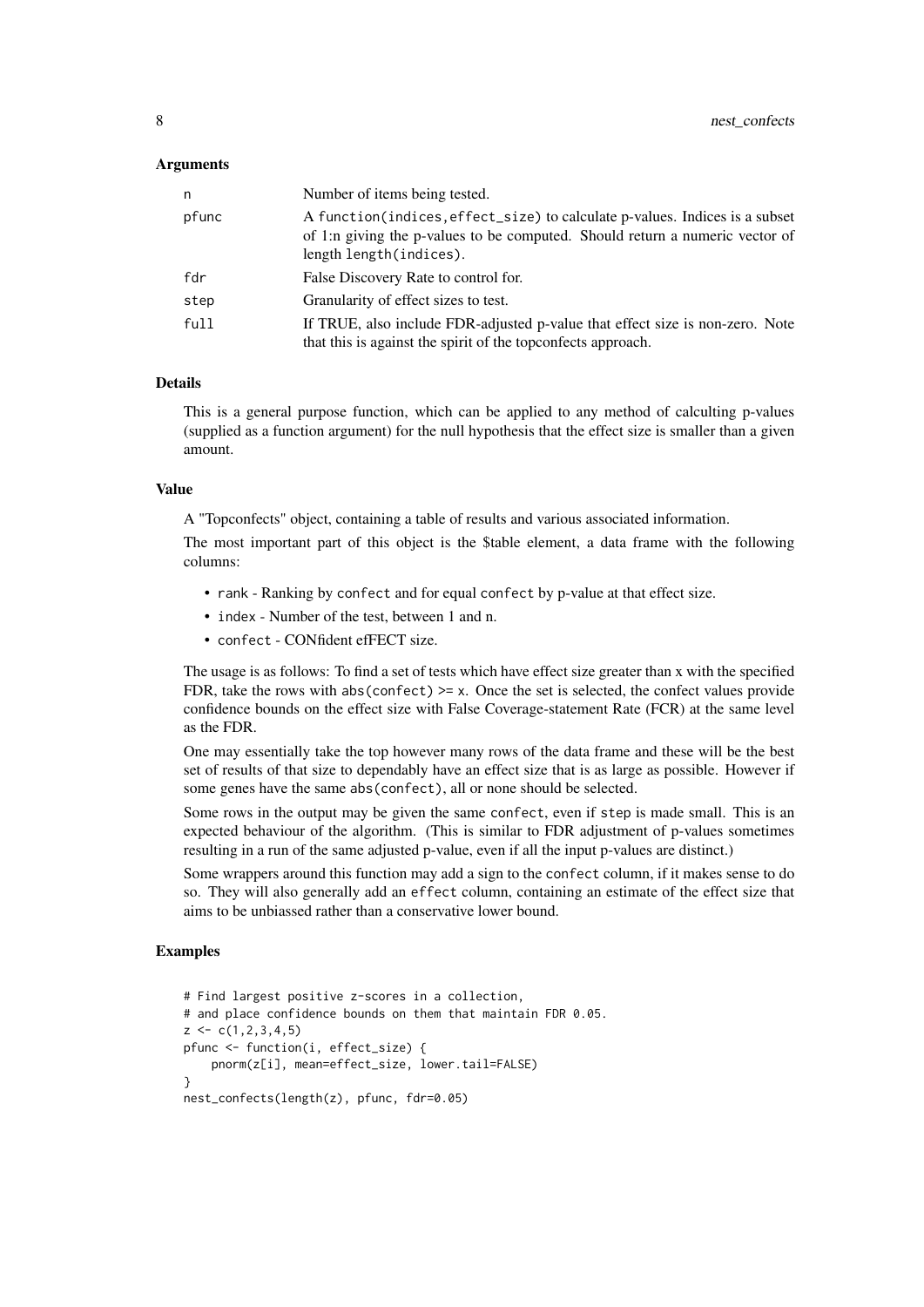<span id="page-8-0"></span>

#### Description

A general purpose confident effect size function for where a normal or t distribution of errors can be assumed. Calculates confident effect sizes based on an estimated effect and standard deviation (normal distribution), or mean and scale (t distribution).

#### Usage

```
normal_confects(effect, se, df = Inf, signed = TRUE, fdr = 0.05,
 step = 0.001, full = FALSE
```
#### Arguments

| effect | A vector of estimated effects.                                                                                                                                                                                          |
|--------|-------------------------------------------------------------------------------------------------------------------------------------------------------------------------------------------------------------------------|
| se     | A single number or vector of standard errors (or if t distribution, scales).                                                                                                                                            |
| df     | A single number or vector of degrees of freedom, for t-distribution. Inf for<br>normal distribution.                                                                                                                    |
| signed | If TRUE effects are signed, use TREAT test. If FALSE effects are all positive,<br>use one sided t-test.                                                                                                                 |
| fdr    | False Discovery Rate to control for.                                                                                                                                                                                    |
| step   | Granularity of effect sizes to test.                                                                                                                                                                                    |
| full   | Include some further statistics used to calculate confects in the output, and<br>also include FDR-adjusted p-values that effect size is non-zero (note that this<br>is against the spirit of the topconfects approach). |

#### Value

See [nest\\_confects](#page-6-1) for details of how to interpret the result.

```
# Find largest positive or negative z-scores in a collection,
# and place confidence bounds on them that maintain FDR 0.05.
z \leftarrow c(1, -2, 3, -4, 5)normal_confects(z, se=1, fdr=0.05, full=TRUE)
```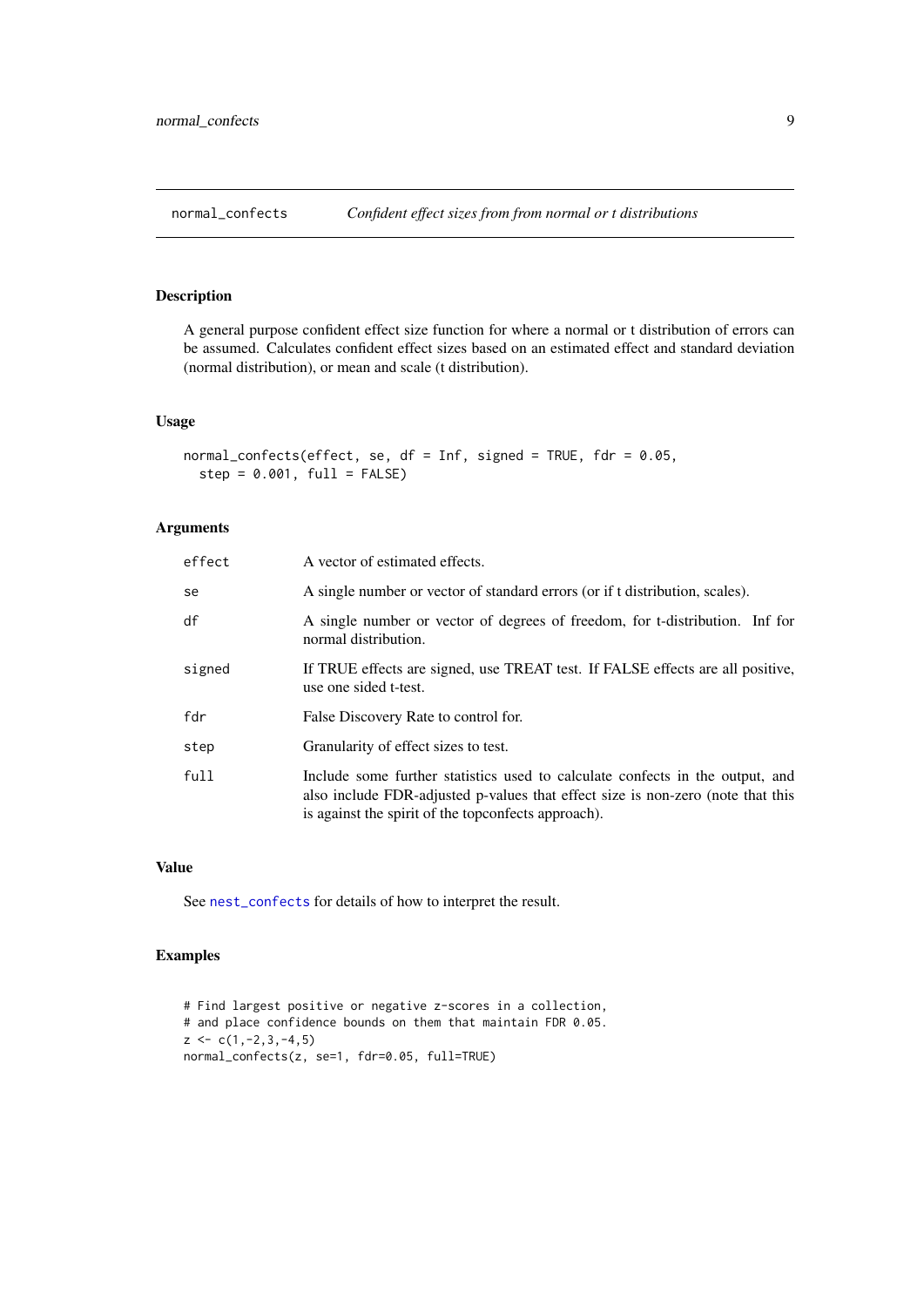<span id="page-9-0"></span>

#### Description

This is useful, for example, when comparing different methods of ranking potentially interesting differentially expressed genes.

#### Usage

```
rank_rank_plot(vec1, vec2, label1 = "First ranking",
 label2 = "Second ranking", n = 40)
```
#### Arguments

| vec1   | A vector of names.                               |
|--------|--------------------------------------------------|
| vec2   | Another vector of names.                         |
| label1 | A label to go along with yec1.                   |
| label2 | A label to go along with yec2.                   |
| n      | Show at most the first n names in vec1 and vec2. |

#### Value

A ggplot2 object. Working non-interactively, you must print() this for it to be displayed.

```
a <- sample(letters)
b <- sample(letters)
rank_rank_plot(a,b, n=20)
```